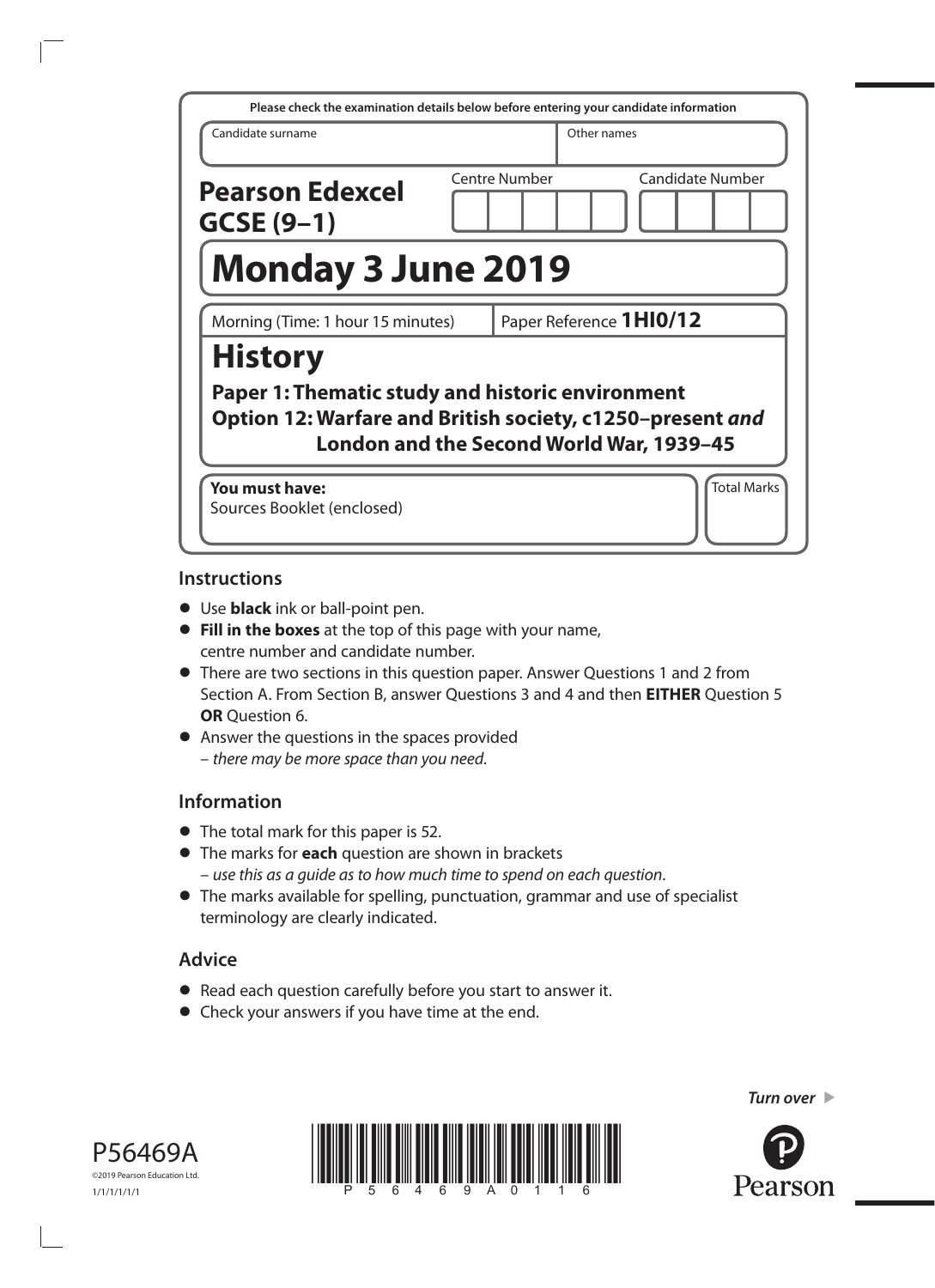| <b>Answer Questions 1 and 2.</b><br>Describe two features of the V2 attack on Deptford in 1944.<br>Feature 1 | ۵<br><b>VOID WAS LEARN FOR A 2007</b>  |
|--------------------------------------------------------------------------------------------------------------|----------------------------------------|
| Feature 2<br>(Total for Question 1 = 4 marks)                                                                | <b>DONORME SINGLE</b><br>$\frac{2}{1}$ |
|                                                                                                              | <b>DOOMOTOWREE INSTERS ARE</b>         |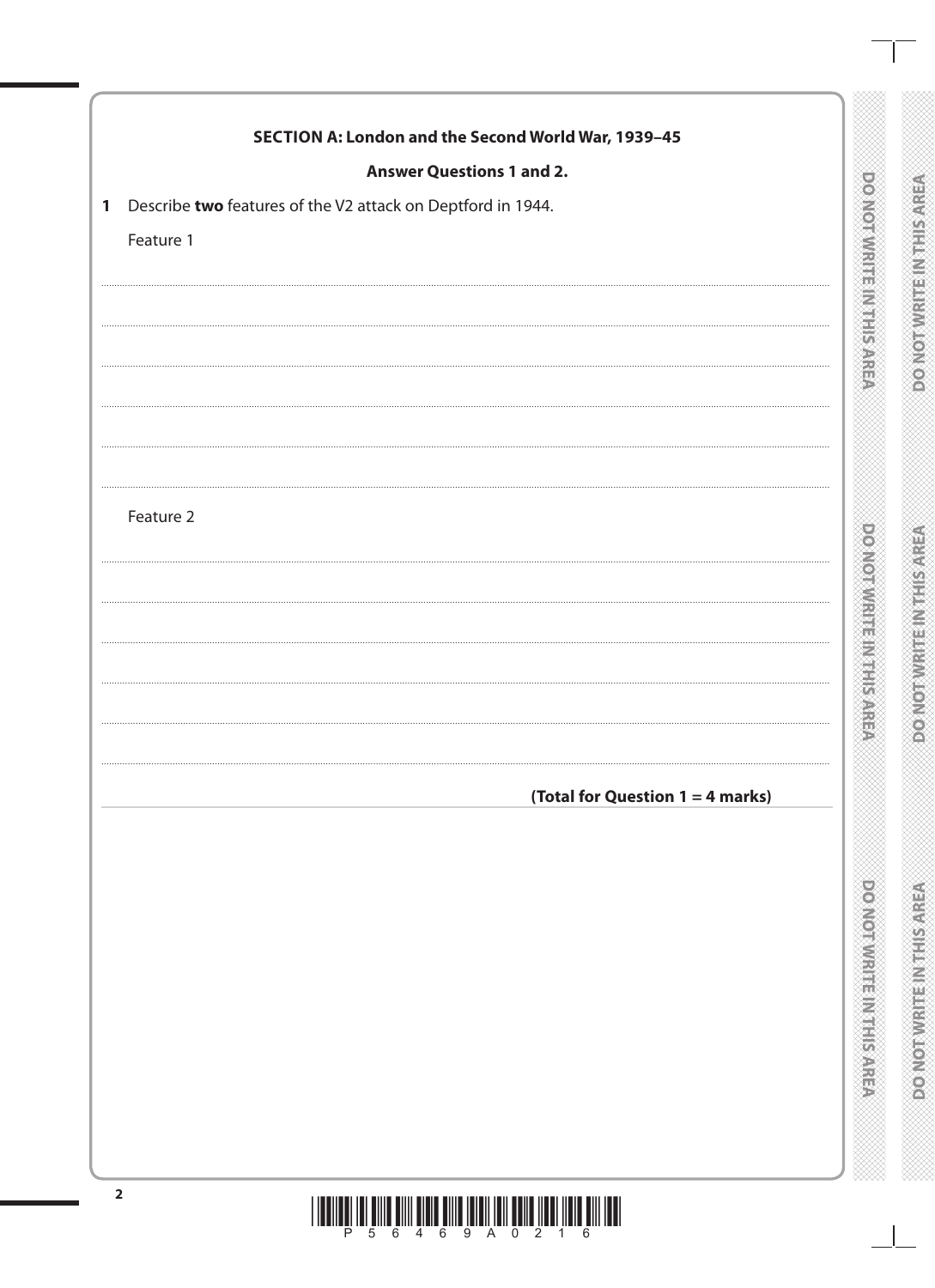|  |  |  | 2 (a) Study Sources A and B in the Sources Booklet. |  |  |  |  |
|--|--|--|-----------------------------------------------------|--|--|--|--|
|--|--|--|-----------------------------------------------------|--|--|--|--|

How useful are Sources A and B for an enquiry into morale in the East End of London during the Blitz?

Explain your answer, using Sources A and B and your knowledge of the historical context

| 3   |
|-----|
|     |
|     |
|     |
|     |
|     |
|     |
|     |
|     |
|     |
|     |
|     |
|     |
|     |
|     |
|     |
|     |
|     |
|     |
|     |
|     |
|     |
|     |
|     |
|     |
|     |
|     |
|     |
|     |
|     |
|     |
|     |
|     |
| (8) |

**DO NOTWRITEINITE SAFE**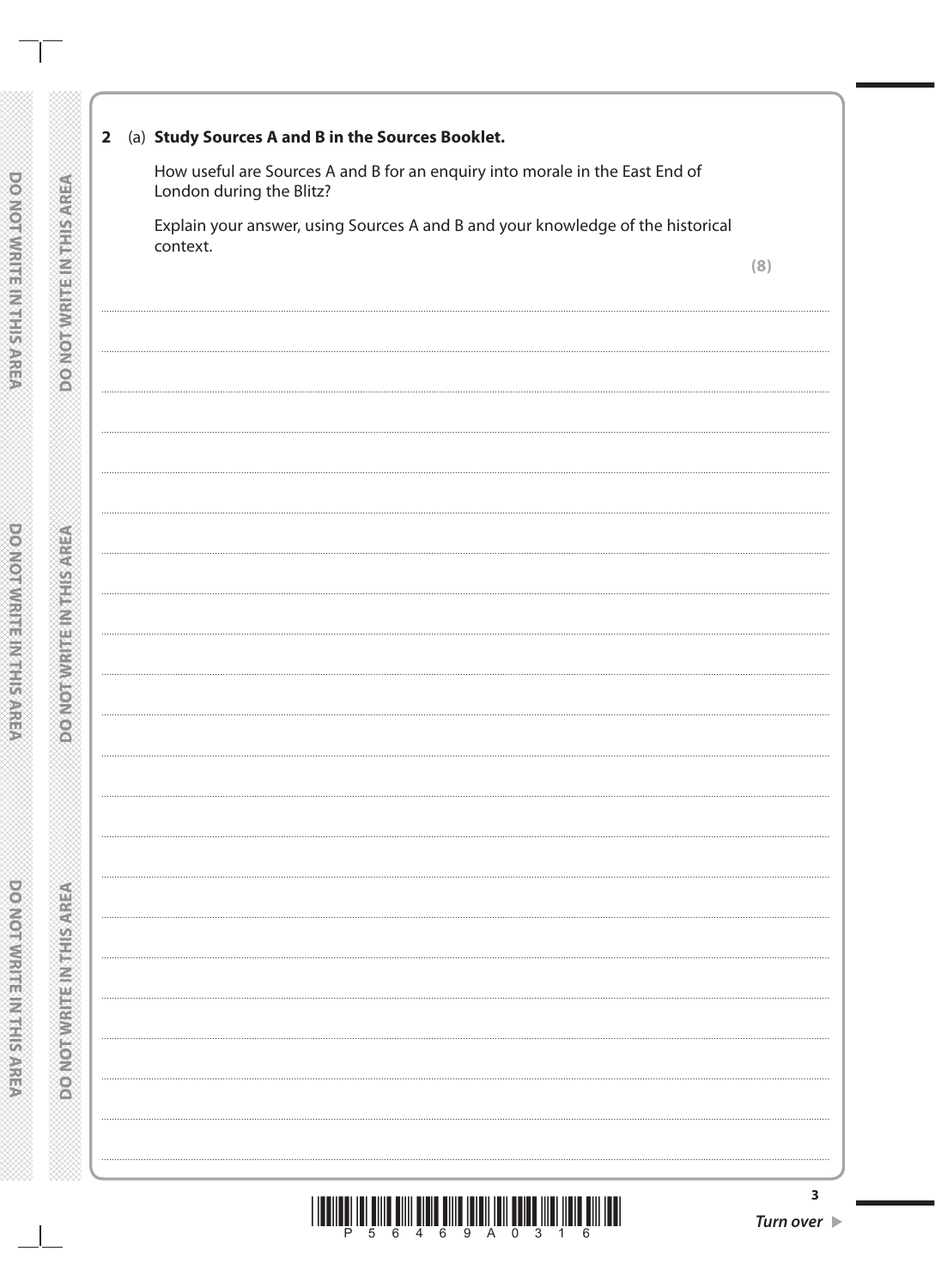| <u>i indirah iai diin diin bidio diin totan tah dahi dibat ilala diil id</u> |  |  |  |  |  |  |
|------------------------------------------------------------------------------|--|--|--|--|--|--|
|                                                                              |  |  |  |  |  |  |

|   |  | <b>PONOIANTE EN PERSONAL</b>    |
|---|--|---------------------------------|
|   |  |                                 |
|   |  |                                 |
|   |  |                                 |
|   |  |                                 |
|   |  |                                 |
|   |  |                                 |
|   |  |                                 |
|   |  |                                 |
|   |  |                                 |
|   |  |                                 |
|   |  |                                 |
|   |  |                                 |
|   |  |                                 |
|   |  |                                 |
|   |  |                                 |
|   |  |                                 |
|   |  | <b>PONONE REPORT</b>            |
|   |  |                                 |
|   |  |                                 |
|   |  |                                 |
|   |  |                                 |
|   |  |                                 |
|   |  |                                 |
|   |  |                                 |
|   |  |                                 |
|   |  |                                 |
|   |  |                                 |
|   |  |                                 |
|   |  |                                 |
|   |  |                                 |
|   |  |                                 |
|   |  | position with the manufacturers |
|   |  |                                 |
|   |  |                                 |
|   |  |                                 |
|   |  |                                 |
| 4 |  |                                 |

Ξ

**DONOTWRITEINTHSAREA** 

**ASSIMISSIMES IN THE VIOLE** 

**DO NOT WRITEIN THIS AREA**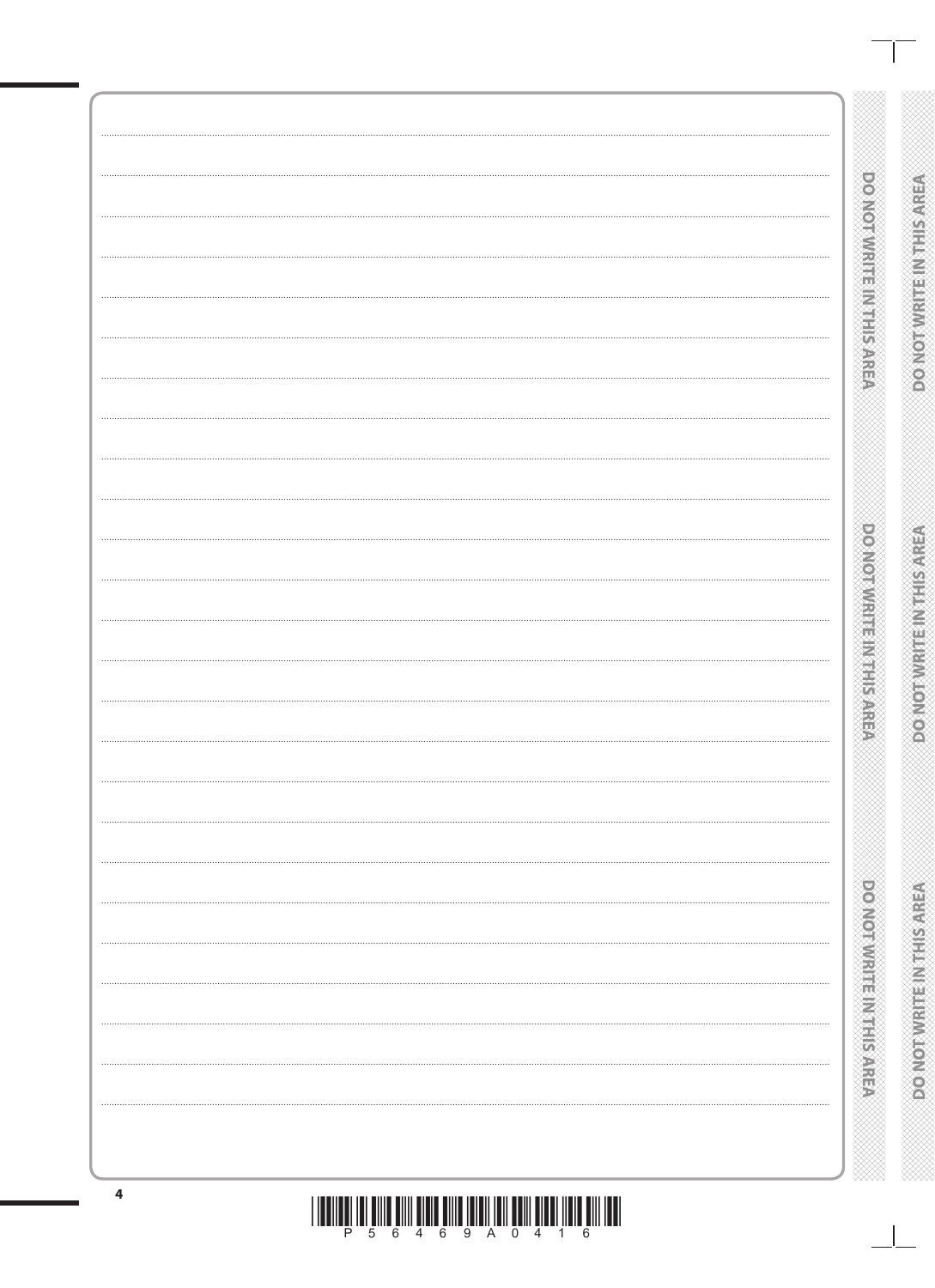## (b) Study Source A.

How could you follow up Source A to find out more about morale in the East End of London during the Blitz?

In your answer, you must give the question you would ask and the type of source you could use.

Complete the table below.

 $(4)$ 

|                                         | (Total for Question 2 = 12 marks) |
|-----------------------------------------|-----------------------------------|
|                                         |                                   |
|                                         |                                   |
|                                         |                                   |
| How this might help answer my question: |                                   |
|                                         |                                   |
|                                         |                                   |
| What type of source I could use:        |                                   |
|                                         |                                   |
|                                         |                                   |
|                                         |                                   |
| Question I would ask:                   |                                   |
|                                         |                                   |



5

**DO NOTWRITEINITE SAFE** 

**CENTRAL PRODUCTIONS OF PRODUCT** 

**DO NOT WRITE/NATHS/AREA**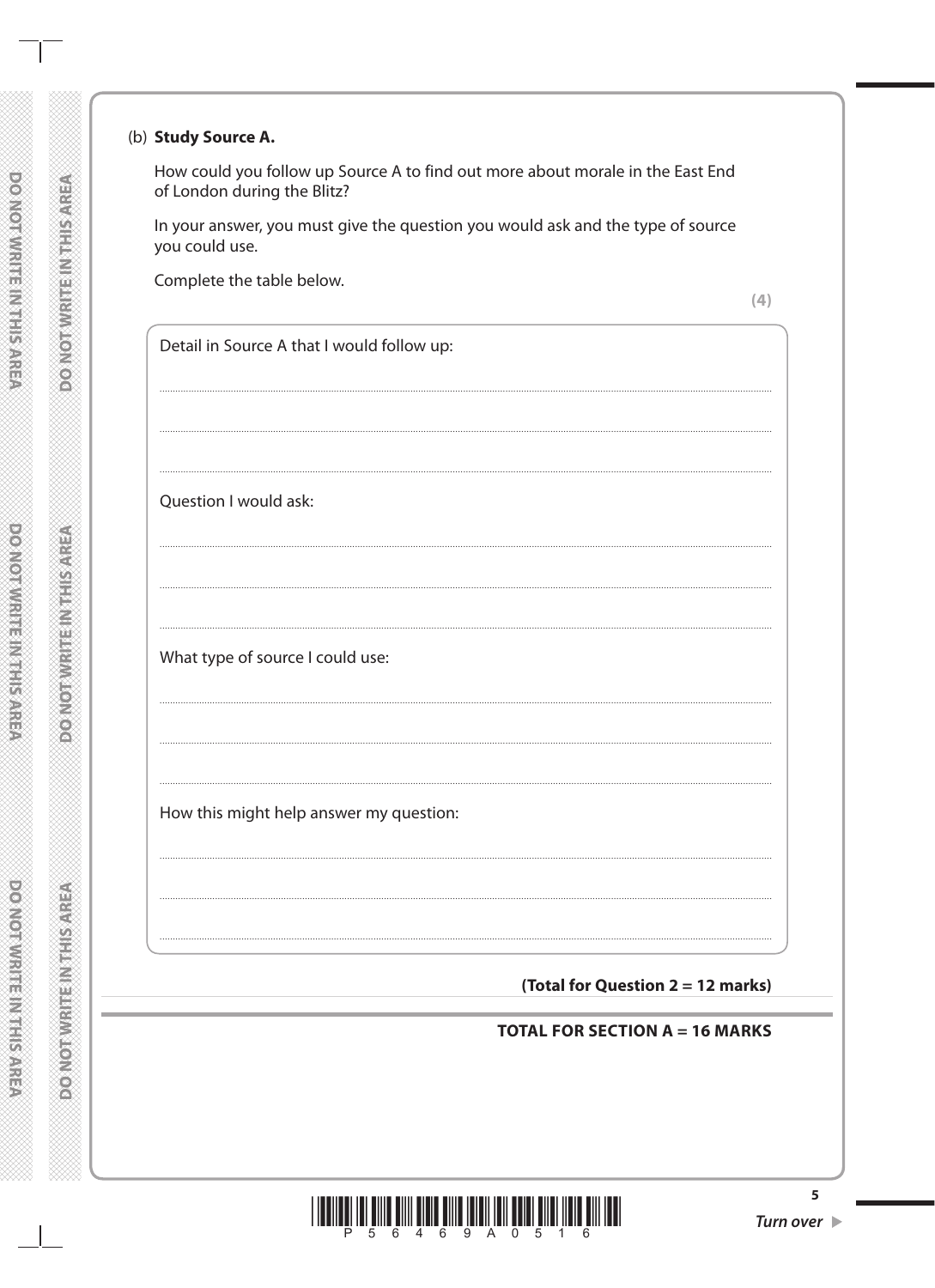| SECTION B: Warfare and British society, c1250-present<br>Answer Questions 3 and 4. Then answer EITHER Question 5 OR Question 6.                                  |
|------------------------------------------------------------------------------------------------------------------------------------------------------------------|
|                                                                                                                                                                  |
| Explain one way in which the impact of warfare on civilians during the period<br>c1250-c1500 was similar to the impact of warfare on civilians during the period |
| c1900-present.                                                                                                                                                   |
|                                                                                                                                                                  |
|                                                                                                                                                                  |
|                                                                                                                                                                  |
|                                                                                                                                                                  |
|                                                                                                                                                                  |
|                                                                                                                                                                  |
|                                                                                                                                                                  |
|                                                                                                                                                                  |
|                                                                                                                                                                  |
|                                                                                                                                                                  |
|                                                                                                                                                                  |
|                                                                                                                                                                  |
|                                                                                                                                                                  |
|                                                                                                                                                                  |
| (Total for Question 3 = 4 marks)                                                                                                                                 |
|                                                                                                                                                                  |
|                                                                                                                                                                  |
|                                                                                                                                                                  |
|                                                                                                                                                                  |
|                                                                                                                                                                  |
|                                                                                                                                                                  |
|                                                                                                                                                                  |
|                                                                                                                                                                  |
|                                                                                                                                                                  |
|                                                                                                                                                                  |
|                                                                                                                                                                  |

**PONOT WRITE INTHIS AREA** 

**XXXXX** 

**PONOTWRITEINTEISAREA** 

**PONOTWEITHNTHSAREA**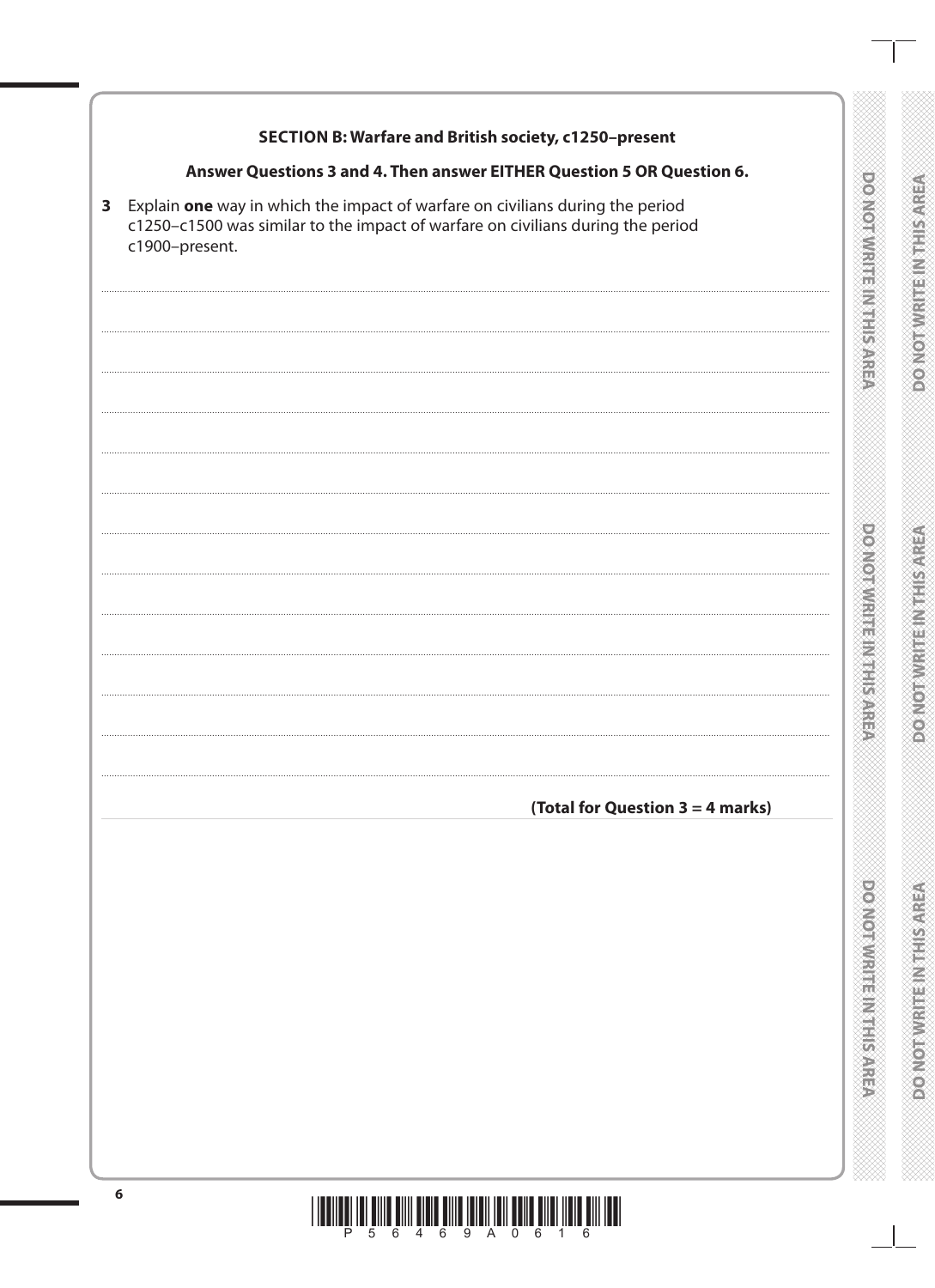| 4 Explain why the role of the mounted knight changed during the period c1250–c1500. |  |
|-------------------------------------------------------------------------------------|--|
|                                                                                     |  |

 $(12)$ 

You may use the following in your answer:

- the longbow  $\bullet$
- the feudal army  $\bullet$

You must also use information of your own.

**CERNAL MARKET CONCO** 

**DOMOTIVARE INSTITUCION** 

| I ITALIA DI TALIF DIN BIDI DI BILI DI BILI DI BILI DOMENI ILI DI BILI ILI |  |  |  |  |  |  |
|---------------------------------------------------------------------------|--|--|--|--|--|--|
|                                                                           |  |  |  |  |  |  |

**DOMOTWRITEIN THIS AREA** 

**DO NOTWRITEINITE SARE**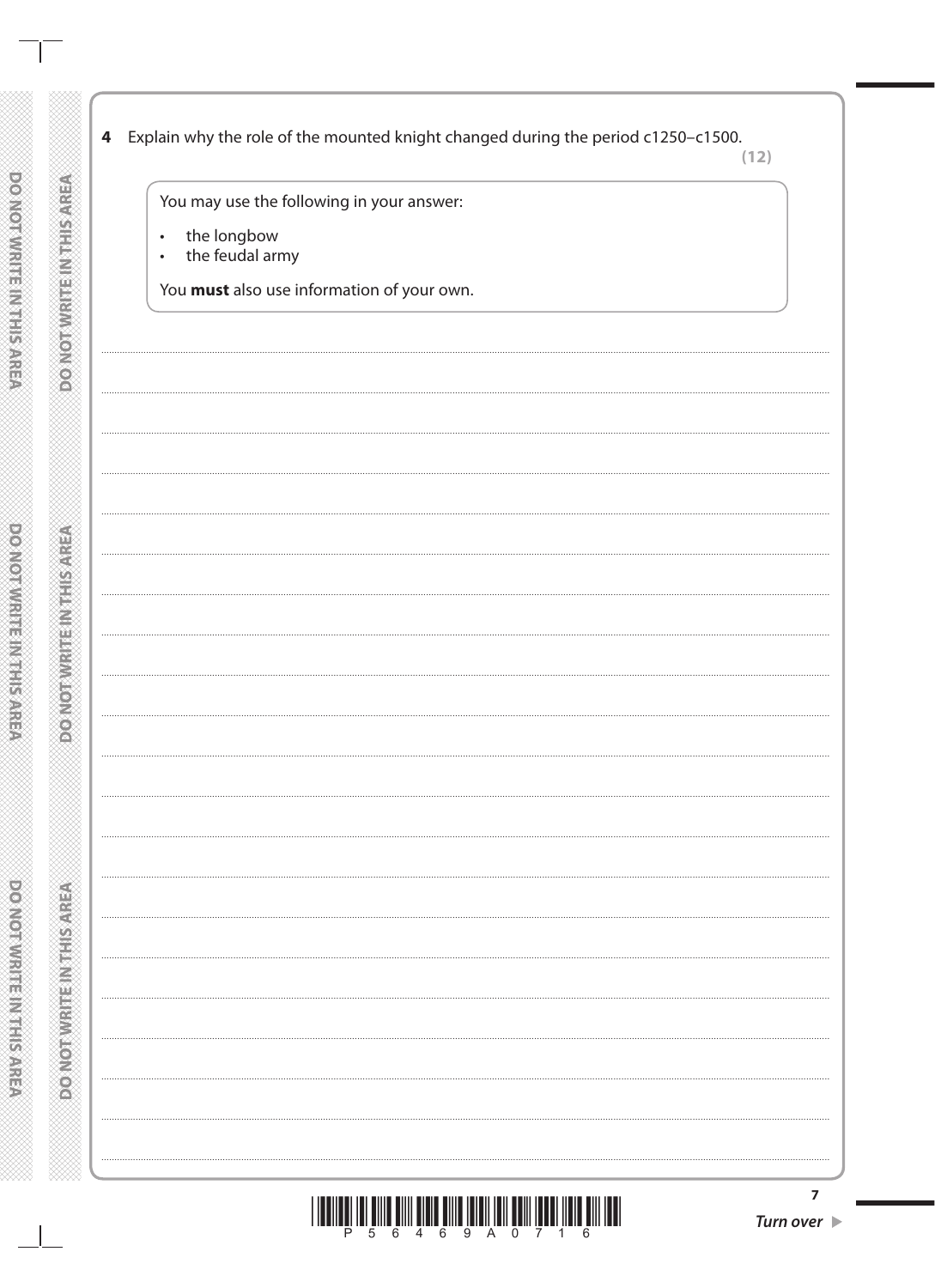|  | 8<br>и |  |
|--|--------|--|

| <b>PONDERN ENGINEERING</b>      |
|---------------------------------|
|                                 |
|                                 |
|                                 |
|                                 |
|                                 |
|                                 |
|                                 |
|                                 |
|                                 |
|                                 |
|                                 |
|                                 |
|                                 |
|                                 |
|                                 |
|                                 |
|                                 |
|                                 |
|                                 |
|                                 |
|                                 |
|                                 |
|                                 |
| <b>POSTER AND RESIDENCE</b>     |
|                                 |
|                                 |
|                                 |
| 贝                               |
| ь                               |
|                                 |
|                                 |
|                                 |
|                                 |
|                                 |
|                                 |
|                                 |
|                                 |
|                                 |
|                                 |
|                                 |
|                                 |
| professional state of the state |
|                                 |
|                                 |
|                                 |
|                                 |
|                                 |
|                                 |
|                                 |
|                                 |
|                                 |
|                                 |
|                                 |

T

**DONOTWRITEINTHSAREA** 

**ASSIMISSIMES IN THE VIOLE** 

**DO NOT WRITEIN THIS AREA**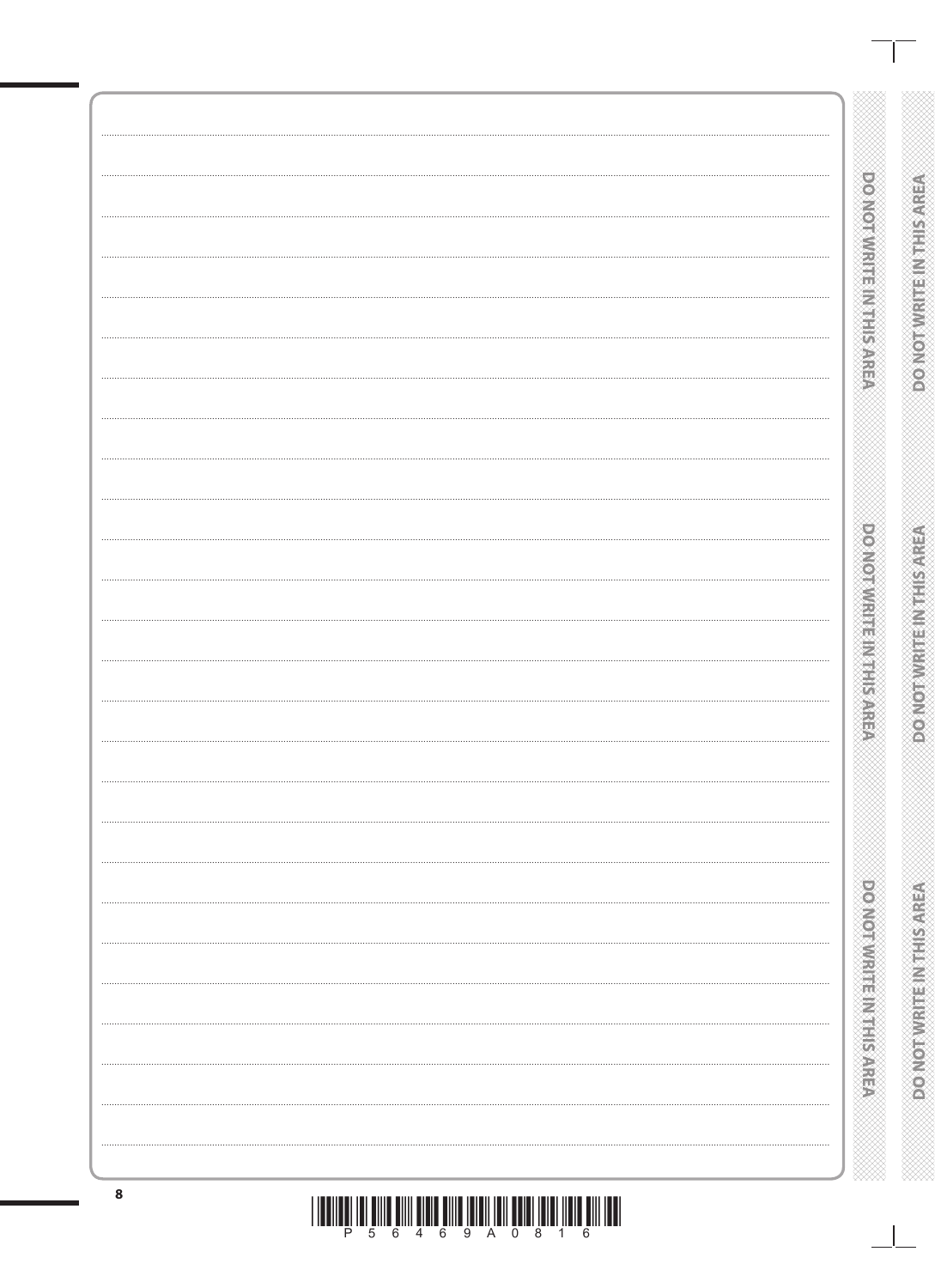| <b>DOMOTWRITEINIERSKRE</b>      | METHANNONO                         | <br><br>(Total for Question 4 = 12 marks) |
|---------------------------------|------------------------------------|-------------------------------------------|
|                                 |                                    |                                           |
| <b>DOMORAL REPORTS NEWSFILE</b> | <b>RELEASED</b>                    |                                           |
| o Monumental Care               | ú<br>F<br>é<br><b>BOONOTAWRITE</b> |                                           |

 $\overline{\phantom{a}}$ 

 $\Box$ 



 $\overline{9}$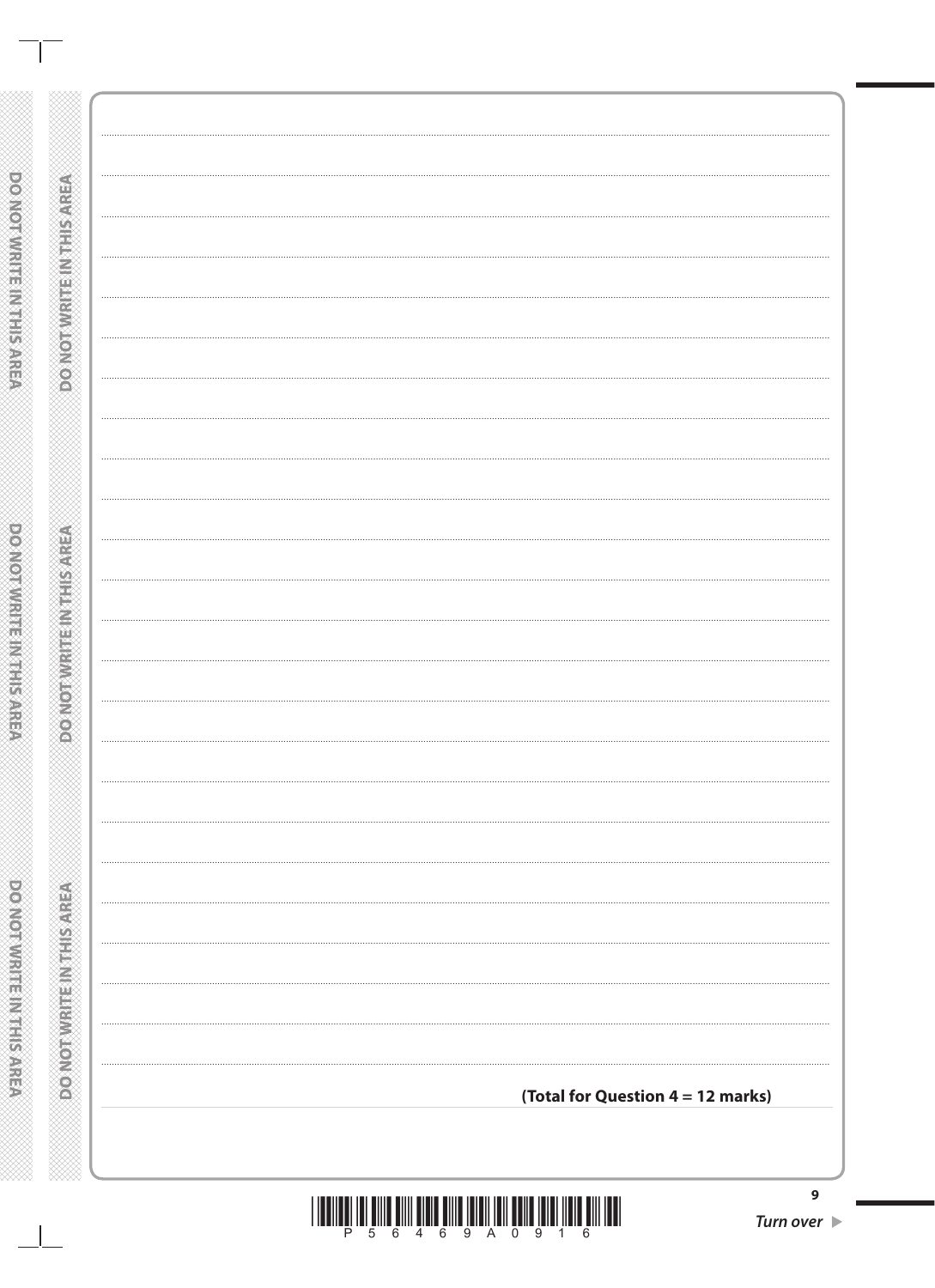# **RESING IF IN THE PIRTUAL ORIGINAL**

**DONOLOGIC INTERNATIONAL PROPERTY** 

**PORTOR WEBSTERS** 

**DOMOROWING** 

**Designation of the state of School** 

# **Answer EITHER Question 5 OR Question 6.**

# **Spelling, punctuation, grammar and use of specialist terminology will be assessed in this question.**

# **EITHER**

**5** 'Changes in the nature of warfare in the period c1500–c1700 were more significant than changes in the nature of warfare in the period c1700–c1900.'

How far do you agree? Explain your answer.

**(16)**

You may use the following in your answer:

New Model Army

heavy artillery

You **must** also use information of your own.

**(Total for spelling, punctuation, grammar and use of specialist terminology = 4 marks) (Total for Question 5 = 20 marks)**

# **OR**

**6** 'The development of war reporting was the most important reason for changes in popular attitudes towards war in the period c1800–present.'

How far do you agree? Explain your answer.

**(16)**

You may use the following in your answer:

- William Russell
- conscription

You **must** also use information of your own.

**(Total for spelling, punctuation, grammar and use of specialist terminology = 4 marks) (Total for Question 6 = 20 marks)**

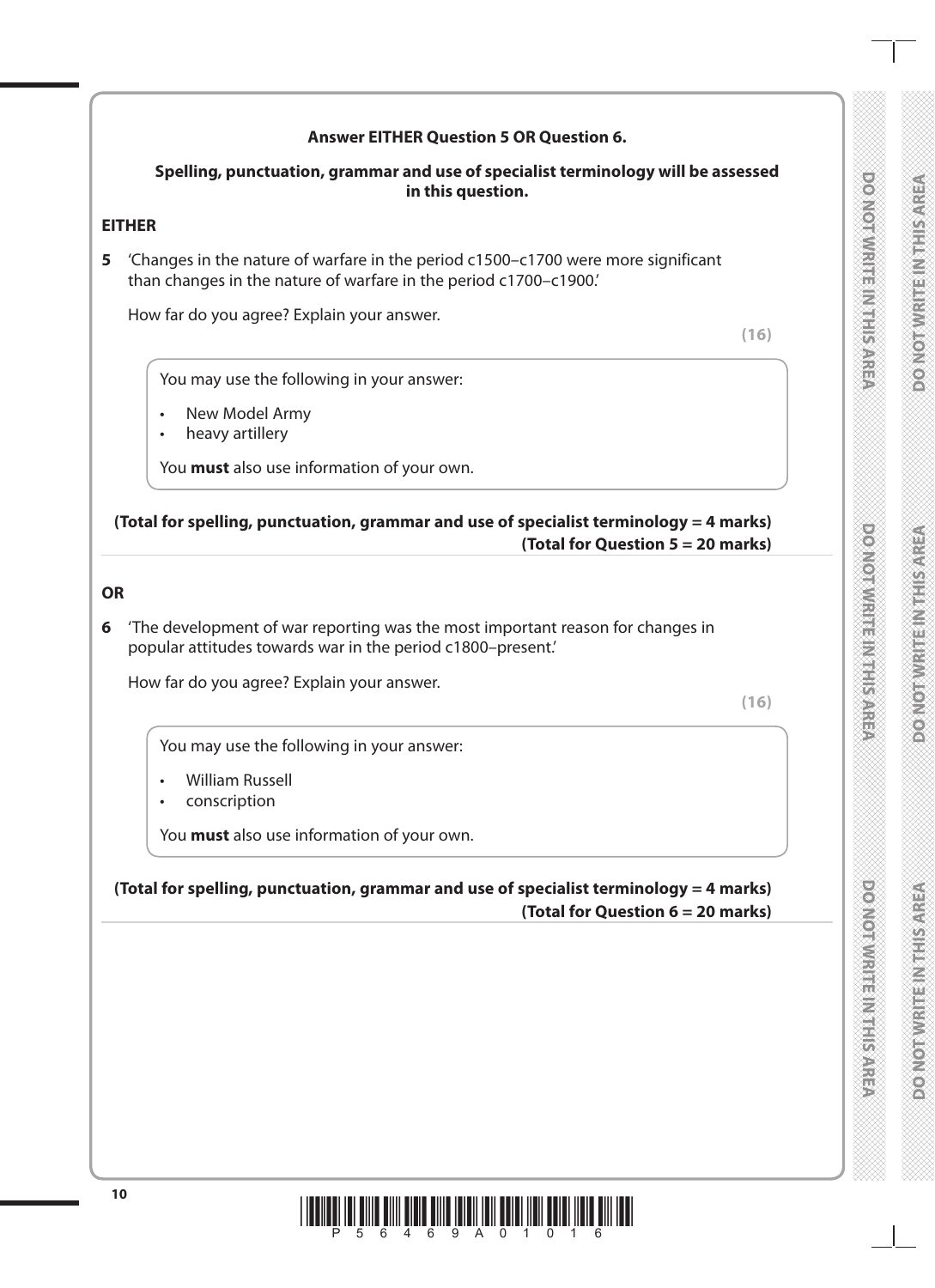|                                                                       |  | mind, put a line through the box $\boxtimes$ and then indicate your new question with a cross $\boxtimes$ . |  |
|-----------------------------------------------------------------------|--|-------------------------------------------------------------------------------------------------------------|--|
| Chosen question number: Question 5 $\boxtimes$ Question 6 $\boxtimes$ |  |                                                                                                             |  |
|                                                                       |  |                                                                                                             |  |
|                                                                       |  |                                                                                                             |  |
|                                                                       |  |                                                                                                             |  |
|                                                                       |  |                                                                                                             |  |
|                                                                       |  |                                                                                                             |  |
|                                                                       |  |                                                                                                             |  |
|                                                                       |  |                                                                                                             |  |
|                                                                       |  |                                                                                                             |  |
|                                                                       |  |                                                                                                             |  |
|                                                                       |  |                                                                                                             |  |
|                                                                       |  |                                                                                                             |  |
|                                                                       |  |                                                                                                             |  |
|                                                                       |  |                                                                                                             |  |
|                                                                       |  |                                                                                                             |  |
|                                                                       |  |                                                                                                             |  |
|                                                                       |  |                                                                                                             |  |
|                                                                       |  |                                                                                                             |  |
|                                                                       |  |                                                                                                             |  |
|                                                                       |  |                                                                                                             |  |

**DO NOTWRITEIN THIS AREA** 

**DO MOTIVITIE INTERNATION** 

**DO NOT WRITEINITHIS AREA**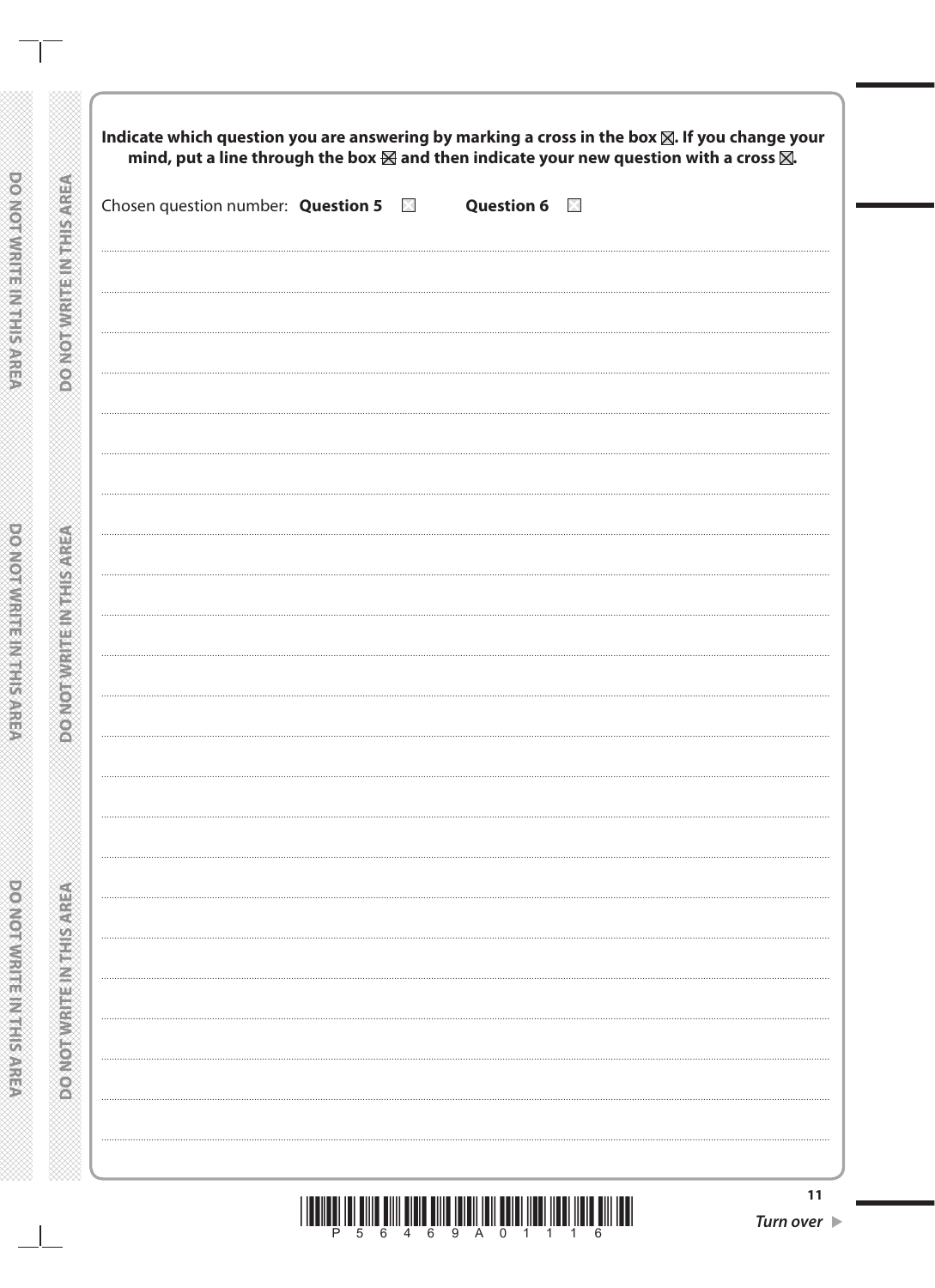|    |                |  | <b>PONO NEW PROTECTIONS</b>           | 法国家                |
|----|----------------|--|---------------------------------------|--------------------|
|    |                |  |                                       | SA<br>F            |
|    |                |  |                                       | <b>MOTHUMATION</b> |
|    |                |  |                                       |                    |
|    |                |  |                                       | ğ                  |
|    |                |  |                                       |                    |
|    |                |  |                                       |                    |
|    |                |  |                                       |                    |
|    |                |  |                                       |                    |
|    |                |  |                                       | Ň,                 |
|    |                |  |                                       | Ž                  |
|    |                |  |                                       |                    |
|    |                |  | <b>PONOBRITISH SHARES ARE</b>         | $\frac{1}{2}$      |
|    |                |  |                                       | ۵                  |
|    |                |  |                                       |                    |
|    |                |  |                                       |                    |
|    |                |  |                                       |                    |
|    |                |  |                                       | 医脑室                |
|    |                |  |                                       | V)                 |
|    |                |  |                                       | Ŧ<br>Z             |
|    |                |  | pleasure in the state of the state of | m                  |
|    |                |  |                                       | <b>CONT</b>        |
|    |                |  |                                       | Õ<br>Ø             |
|    |                |  |                                       |                    |
|    |                |  |                                       |                    |
| 12 | $\overline{2}$ |  |                                       |                    |

XXX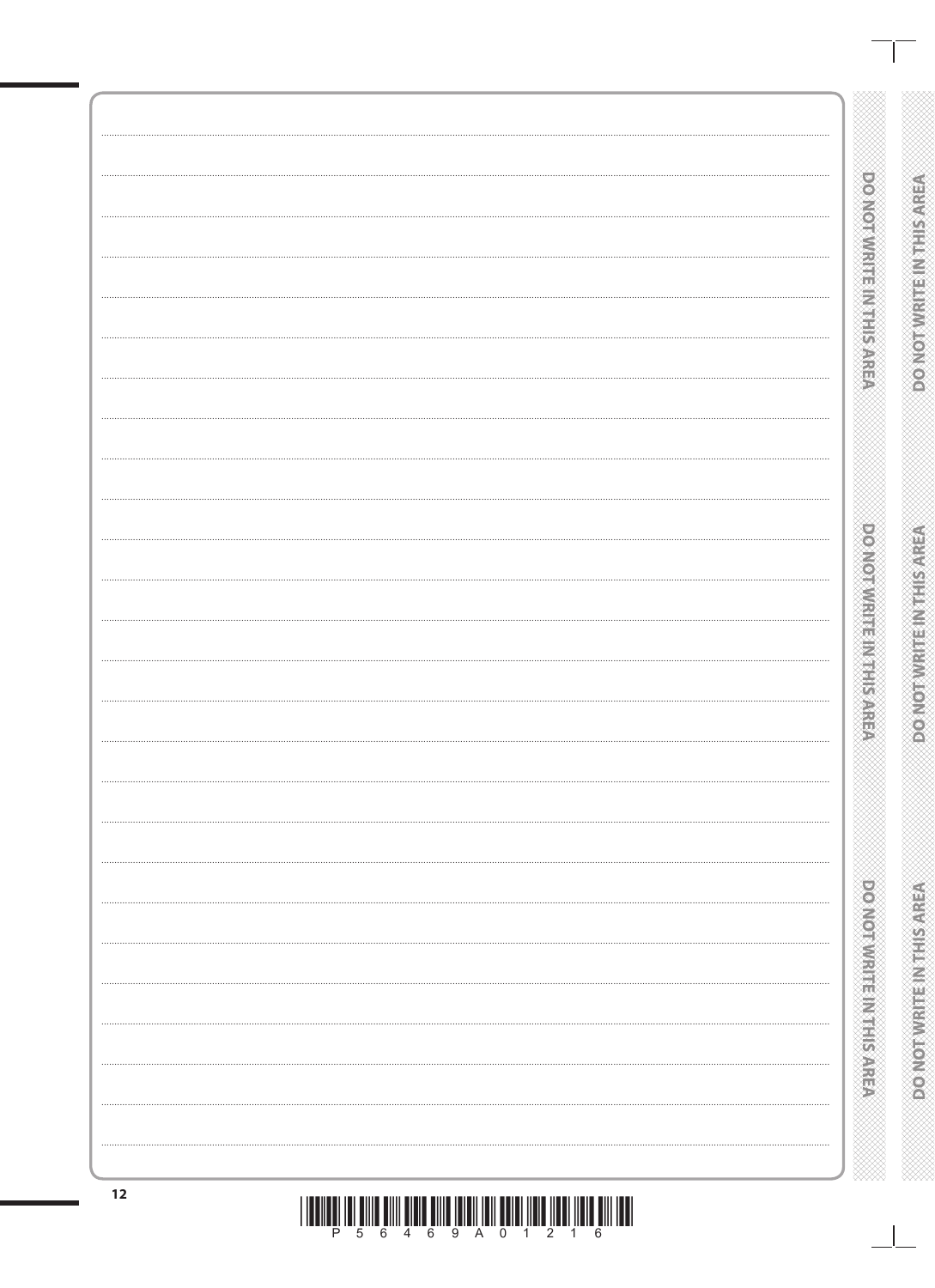a ka

DO NOTWRITE IN THIS AREA

**DOOMORDIE MATERIALS AREA** 

DO NOT WRITEIN THIS AREA

 $\Box$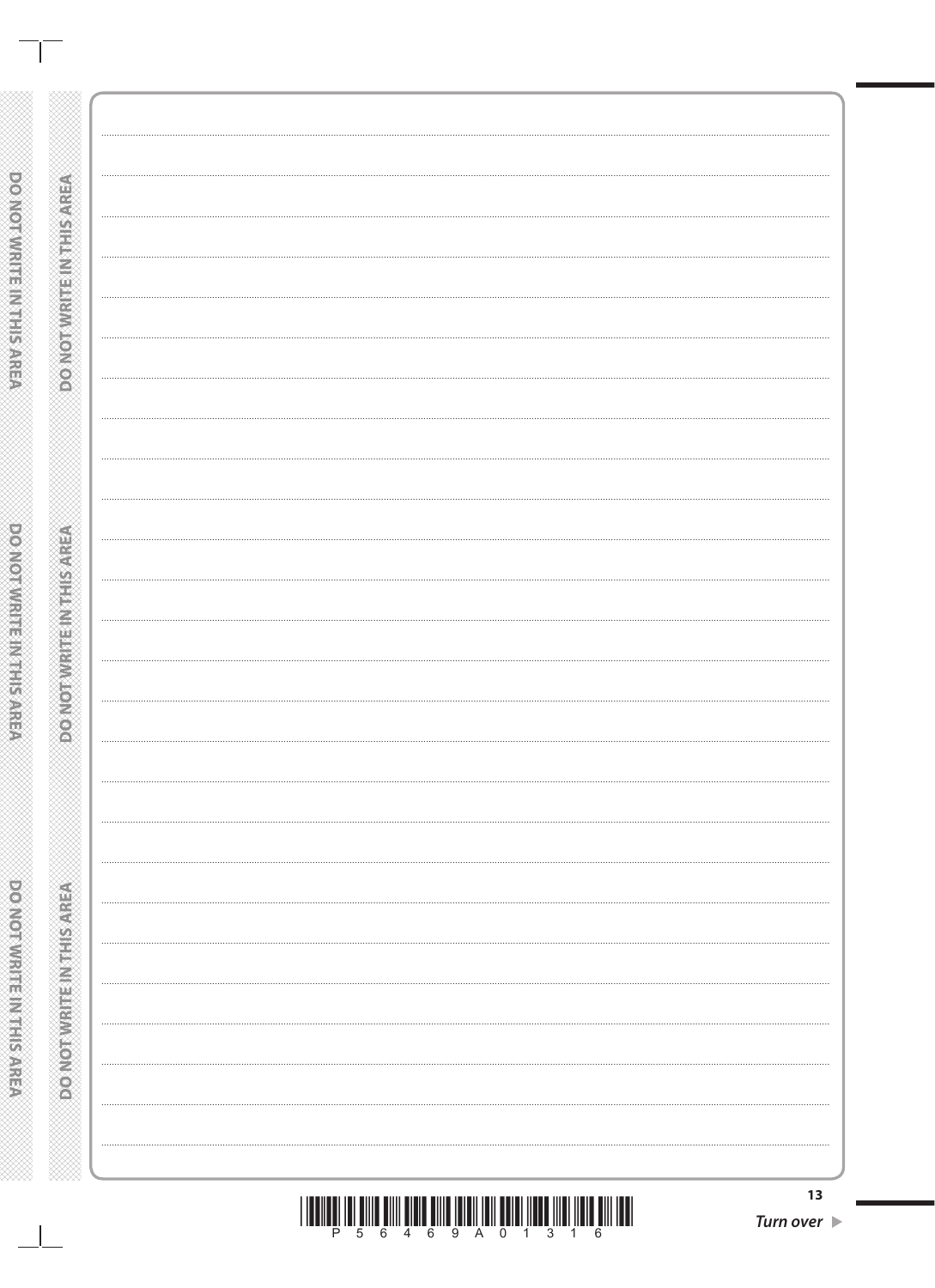| š      |  |                         |     |               |   |  |
|--------|--|-------------------------|-----|---------------|---|--|
|        |  |                         |     |               |   |  |
|        |  |                         |     |               |   |  |
| i<br>< |  |                         |     |               |   |  |
|        |  |                         | Œ   |               |   |  |
|        |  |                         |     |               |   |  |
|        |  |                         |     |               |   |  |
|        |  |                         |     |               |   |  |
|        |  |                         |     |               |   |  |
|        |  |                         |     |               |   |  |
|        |  |                         |     |               |   |  |
|        |  |                         |     |               |   |  |
|        |  |                         |     | $\frac{1}{2}$ |   |  |
|        |  |                         |     |               |   |  |
|        |  | 人名英格兰人姓氏<br>∑<br>Distri |     |               | í |  |
|        |  |                         |     |               |   |  |
|        |  |                         |     | ì             |   |  |
|        |  |                         |     |               |   |  |
|        |  |                         |     |               |   |  |
|        |  |                         |     |               |   |  |
|        |  |                         |     | ×.            |   |  |
|        |  |                         |     |               |   |  |
|        |  |                         |     |               |   |  |
|        |  |                         |     |               |   |  |
|        |  |                         |     |               |   |  |
|        |  |                         |     |               |   |  |
|        |  |                         |     |               |   |  |
|        |  |                         |     |               |   |  |
|        |  |                         |     |               |   |  |
|        |  |                         | 「帝国 |               |   |  |
|        |  |                         |     |               | í |  |
|        |  |                         |     |               |   |  |
|        |  |                         |     |               |   |  |
|        |  |                         |     |               |   |  |
|        |  |                         |     |               |   |  |
|        |  |                         |     |               |   |  |
|        |  |                         |     |               |   |  |
|        |  |                         |     |               |   |  |
|        |  |                         |     |               |   |  |
|        |  |                         |     |               |   |  |
|        |  |                         |     |               |   |  |
|        |  |                         |     |               |   |  |
|        |  |                         |     |               |   |  |
|        |  |                         |     |               |   |  |
|        |  |                         |     |               |   |  |
|        |  |                         |     |               |   |  |
|        |  |                         |     |               |   |  |
|        |  |                         |     | ı             |   |  |
|        |  |                         |     |               |   |  |
|        |  |                         |     |               |   |  |
|        |  |                         |     |               |   |  |
|        |  |                         |     |               |   |  |
|        |  |                         | é   |               |   |  |
|        |  |                         |     | ė             |   |  |
|        |  |                         |     |               |   |  |
|        |  |                         |     |               |   |  |
|        |  |                         |     |               |   |  |
|        |  |                         |     |               |   |  |
|        |  |                         |     |               |   |  |
|        |  |                         |     |               |   |  |
|        |  |                         |     |               |   |  |
|        |  |                         |     |               |   |  |
|        |  |                         |     |               |   |  |
|        |  |                         |     |               |   |  |
|        |  |                         |     |               |   |  |
|        |  |                         |     |               |   |  |
|        |  |                         |     |               |   |  |
|        |  |                         |     |               |   |  |
|        |  |                         |     |               |   |  |
|        |  |                         |     |               |   |  |
|        |  |                         |     |               |   |  |
|        |  |                         |     |               |   |  |
|        |  |                         |     |               |   |  |
|        |  |                         |     |               |   |  |
|        |  |                         |     |               |   |  |
|        |  |                         |     |               |   |  |
|        |  |                         |     |               |   |  |
|        |  |                         |     |               |   |  |

DOMOTWRITE MITHIS AREA

DO NOTWRITE IN THIS AREA

DONOTWRITEINTHISAREA

**TOTAL FOR SECTION B = 36 MARKS TOTAL FOR PAPER = 52 MARKS** 

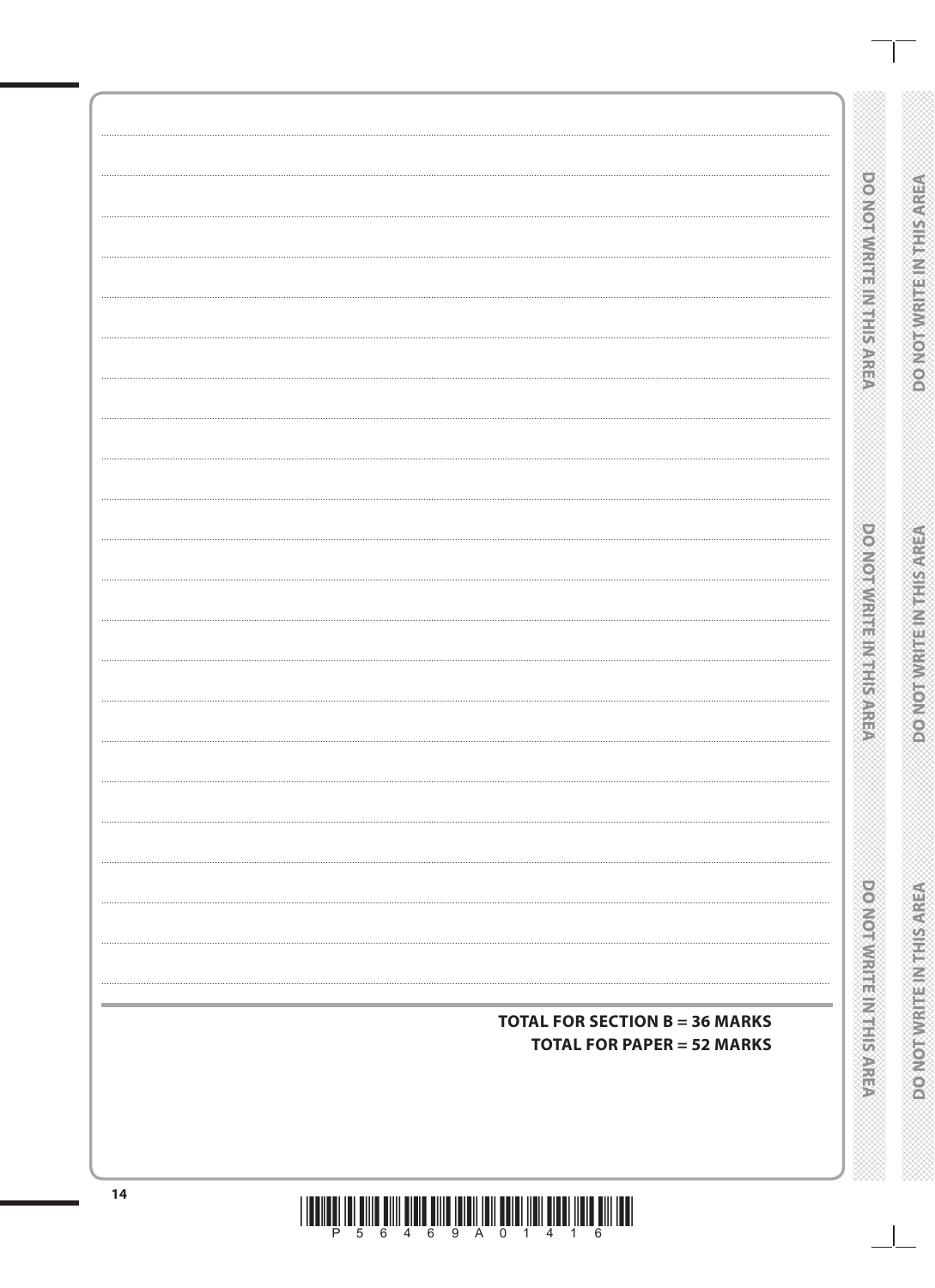$\sim 1$ 

**DO NOTWARE INTHIS AREA** 

**DO NOTAVATE INTERVERS** 

DO NOT WRITE IN THIS AREA

**BLANK PAGE**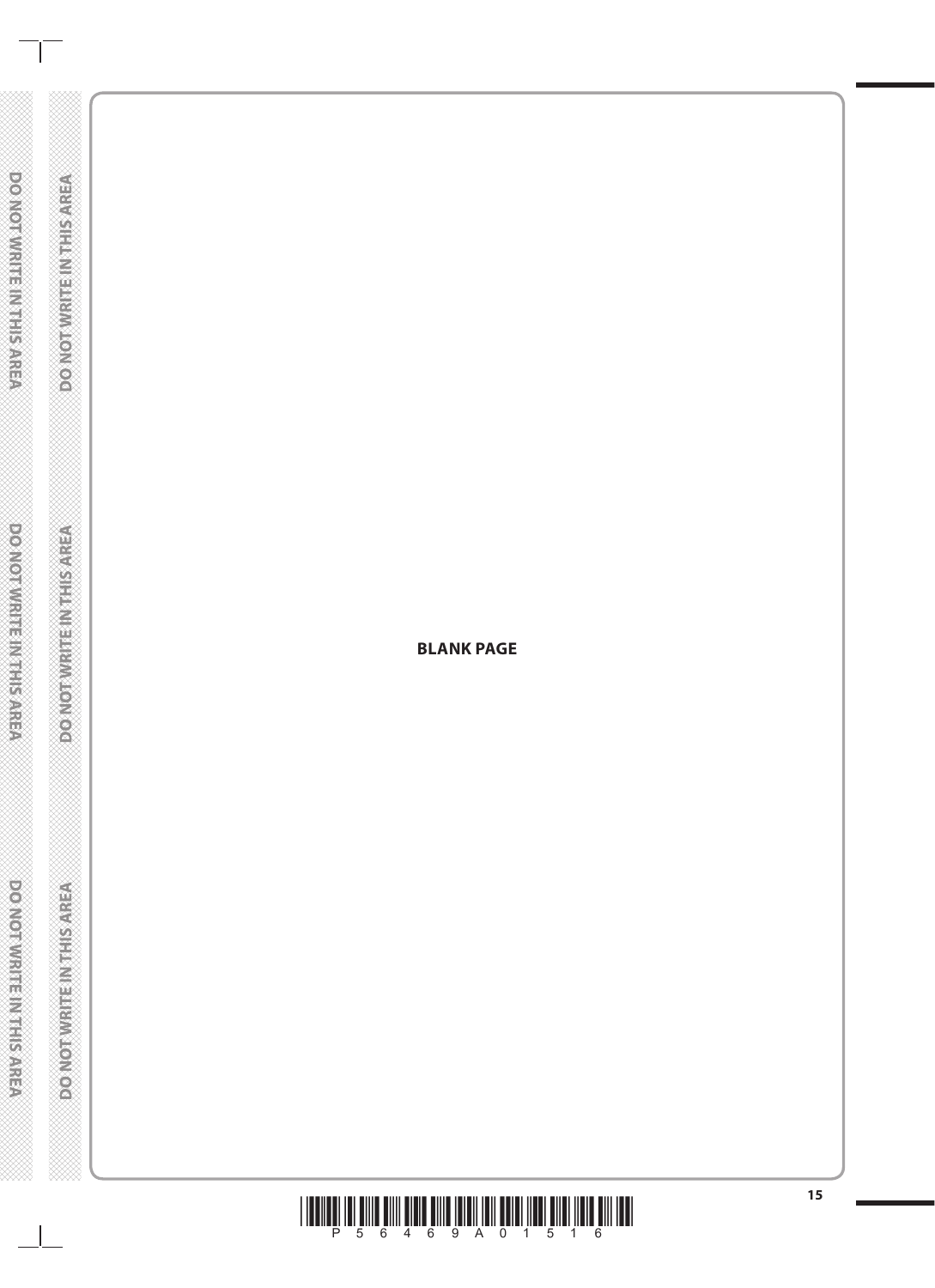# $\begin{array}{c} \vspace{2mm} \begin{array}{c} \vspace{2mm} \begin{array}{c} \vspace{2mm} \end{array} \\ \vspace{2mm} \end{array} \\ \vspace{2mm} \begin{array}{c} \vspace{2mm} \begin{array}{c} \vspace{2mm} \end{array} \\ \vspace{2mm} \end{array} \\ \vspace{2mm} \begin{array}{c} \vspace{2mm} \begin{array}{c} \vspace{2mm} \end{array} \\ \vspace{2mm} \end{array} \\ \vspace{2mm} \begin{array}{c} \vspace{2mm} \begin{array}{c} \vspace{2mm} \end{array} \\ \vspace{2mm} \end{$

DONOTWRITE IN THIS AREA

# **BLANK PAGE**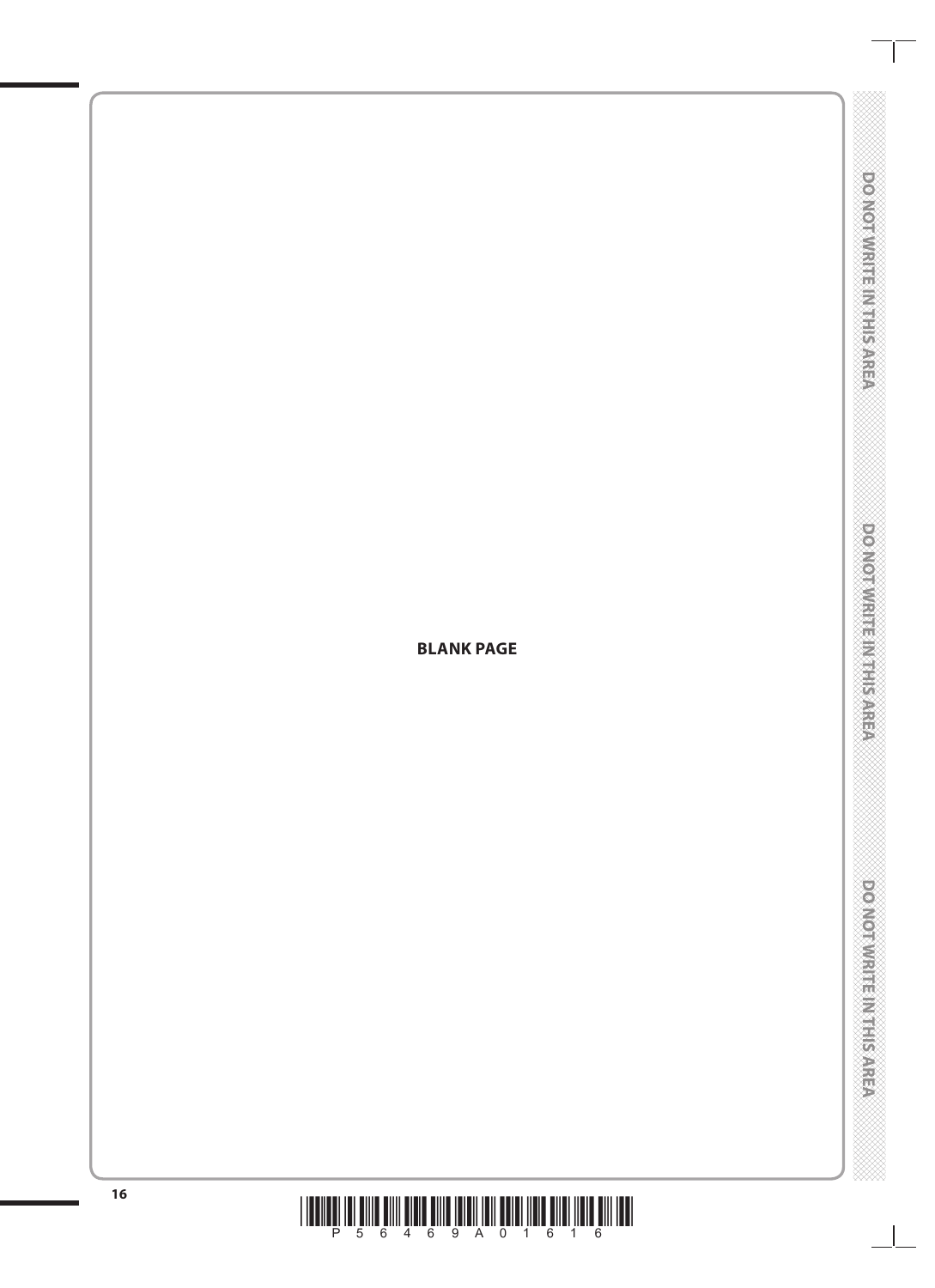# **Pearson Edexcel GCSE (9–1)**

# **Monday 3 June 2019**

Morning (Time: 1 hour 15 minutes) Paper Reference **1HI0/12**

# **History**

**Paper 1: Thematic study and historic environment Option 12: Warfare and British society, c1250–present** *and* **London and the Second World War, 1939–45**

**Sources Booklet**

**Do not return this booklet with the question paper.**







*Turn over*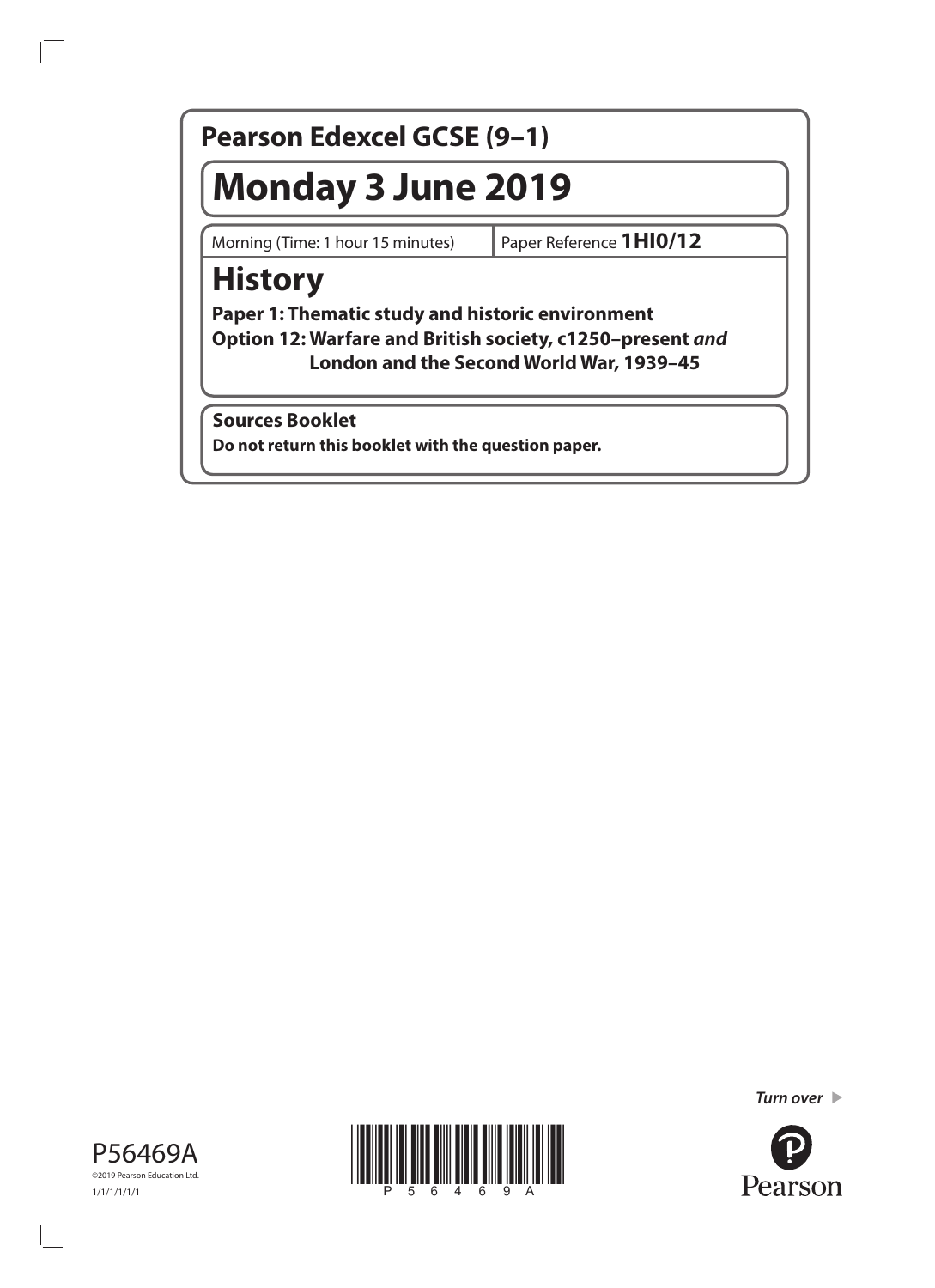## **Sources for use with Section A.**

**Source A:** From a written account by Bob Holman, published online in 2000. Here he is remembering his experiences as a child in the East End of London during the Blitz.

The king and queen were booed by some East Enders angry about the royals living in luxury. General complaints could turn into riots. A food warehouse in the East End was smashed open when officials were slow to feed people who had been bombed out. People in blitzed areas could only carry on because of local neighbourhood action rather than central government action.

Nonetheless, the bombs did result in acts of courage. At night, my Dad worked as an air raid warden, helping to deal with incendiary bombs and dig out the wounded. He would come home appalled by his dreadful experiences. He was both brave and afraid at the same time – a mixture found in thousands of men and women who served as emergency ambulance drivers, firefighters and auxiliary nurses. The involvement of masses of ordinary people in vital roles lifted morale.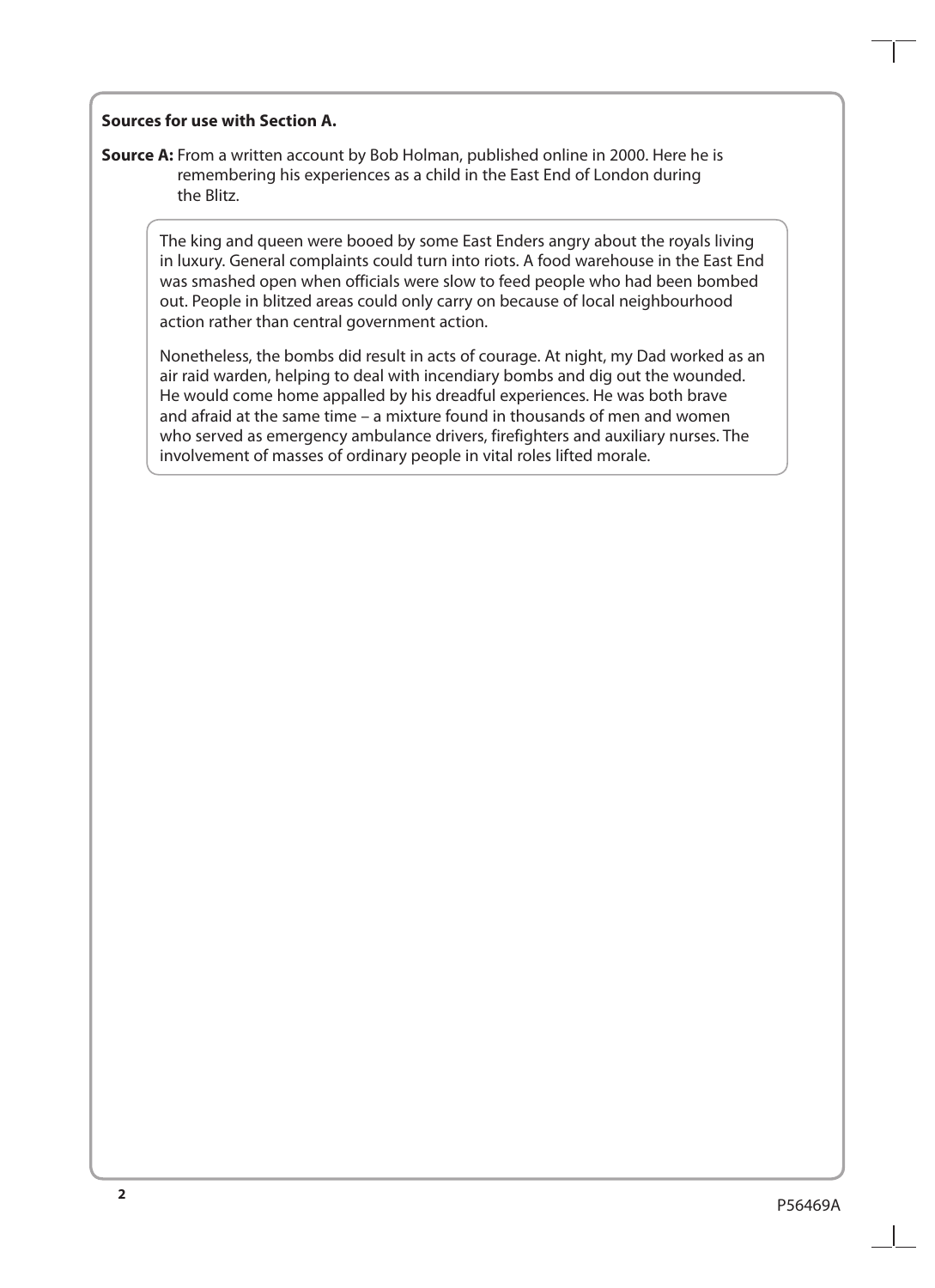**Source B:** A photograph showing King George VI and Queen Elizabeth visiting the East End of London, April 1941.